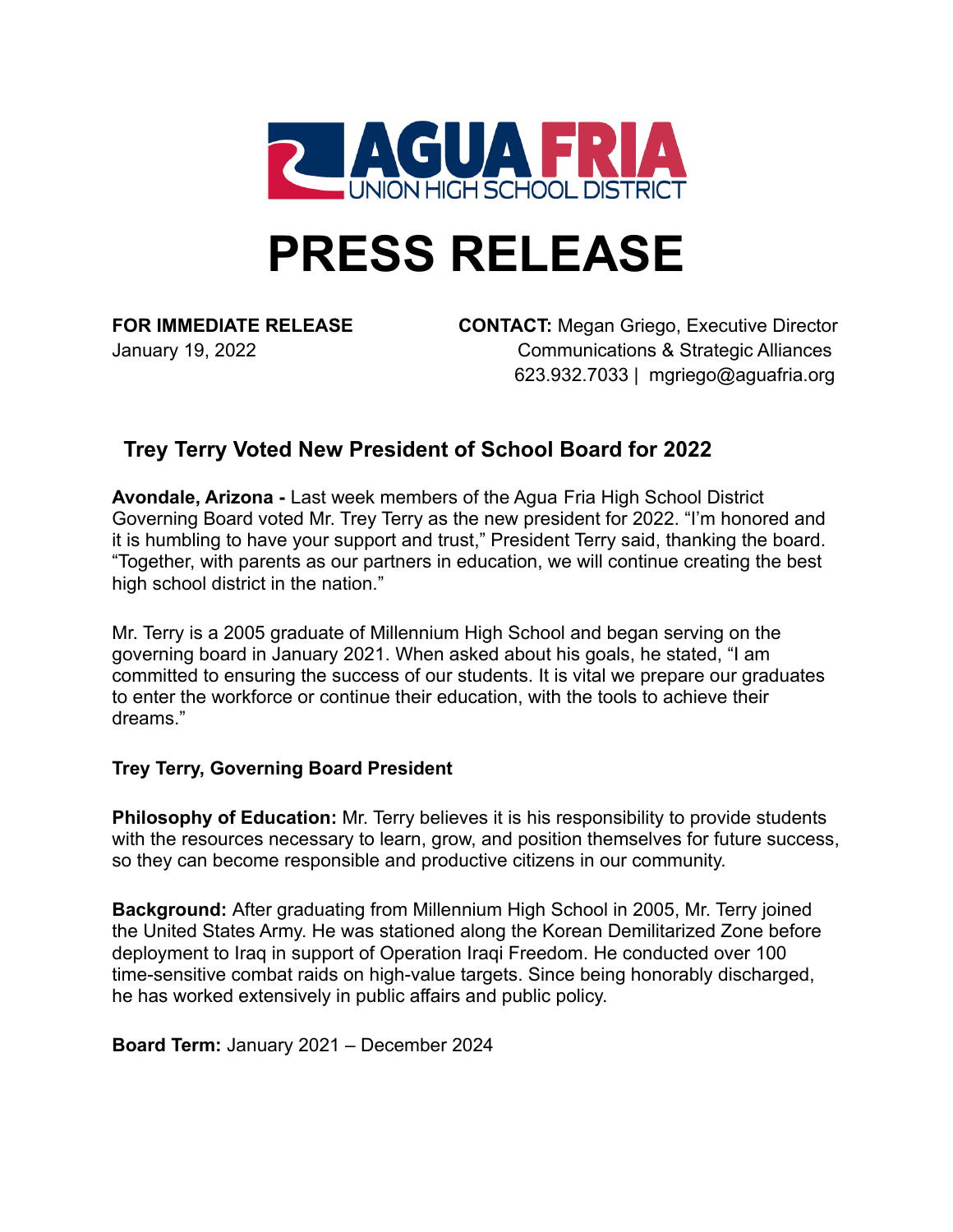In addition to voting on the new president, the governing board also elected Mrs. Gina DeCoste to the role of Vice President. To learn more about her and each of the governing board members, please visit [aguafria.org/board-members.](http://aguafria.org/board-members)

#### *#####*

*Agua Fria Union High School District was established in 1955. Today, the district serves the communities of Avondale, Buckeye, Goodyear, Litchfield Park, Waddell and part of Glendale with its six high schools: Agua Fria, Canyon View, Desert Edge, Millennium,Verrado and Agua Fria Online. Plus the District offers two alternative programs: Coldwater Academy and New Directions. More information can be found at [aguafria.org](http://aguafria.org)*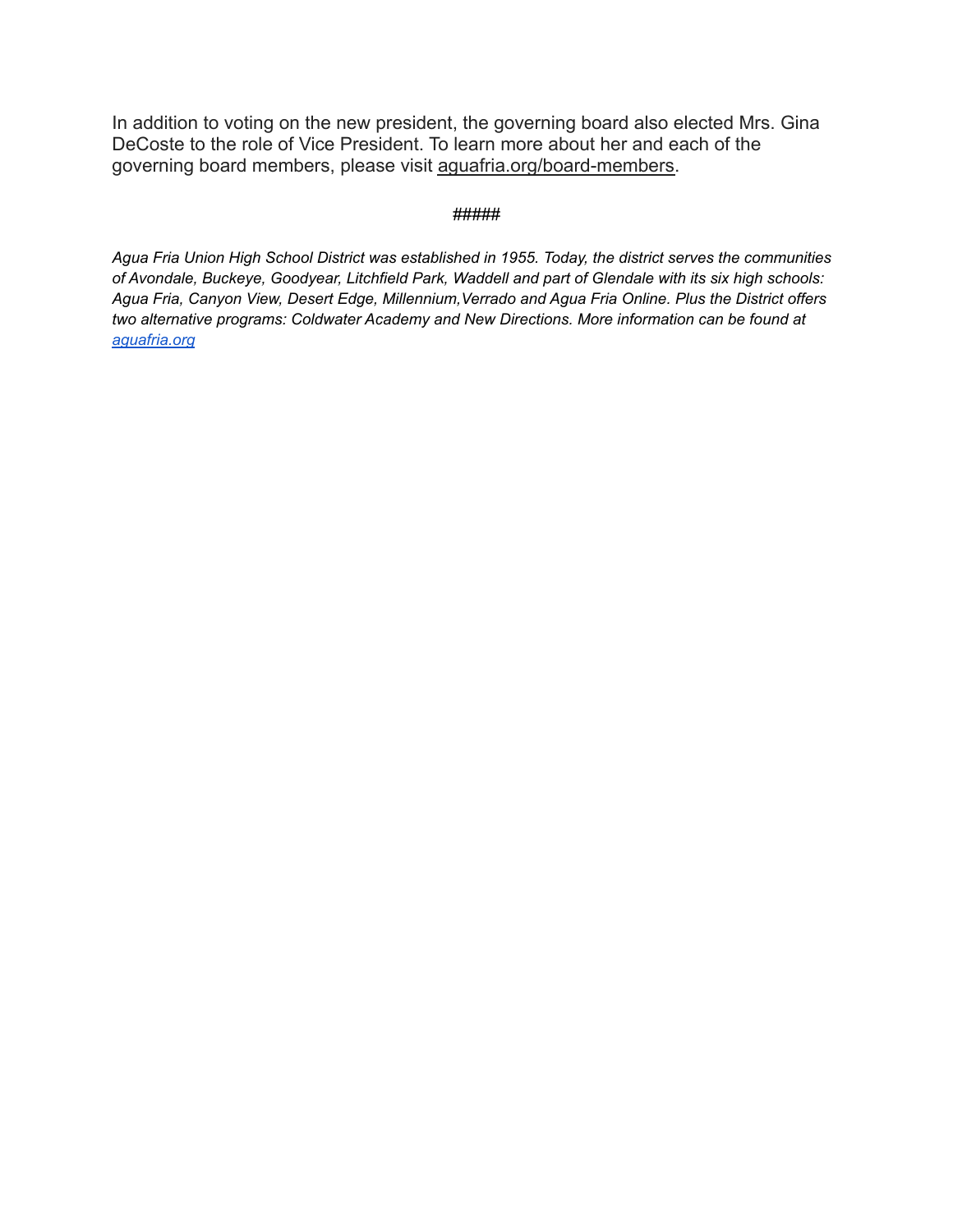

# **Comunicado de Prensa**

**Para Publicación Inmediata CONTACTO:** Megan Griego, Executive Director January 19, 2022 Communications & Strategic Alliances 623.932.7033 | mgriego@aguafria.org

### **Trey Terry elegido nuevo presidente de la Junta Escolar para 2022**

La semana pasada, los miembros de la Junta de Gobierno del Distrito de Escuelas Secundarias de Agua Fría votaron al Sr. Trey Terry como el nuevo presidente para 2022. "Me siento honrado y es una lección de humildad contar con su apoyo y confianza", dijo el presidente Terry, agradeciendo a la junta. "Juntos, con los padres como nuestros socios en la educación, continuaremos creando el mejor distrito escolar de la nación".

El Sr. Terry se graduó en 2005 de Millennium High School y comenzó a servir en la junta directiva en enero de 2021. Cuando se le preguntó sobre sus objetivos, afirmó: "Estoy comprometido a garantizar el éxito de nuestros estudiantes. Es vital que preparemos a nuestros graduados para ingresar a la fuerza laboral o continuar su educación, con las herramientas para lograr sus sueños".

### **Trey Terry, Presidente de la Junta de Gobierno**

**Filosofía de la educación**: El Sr. Terry cree que es su responsabilidad proporcionar a los estudiantes los recursos necesarios para aprender, crecer y posicionarse para el éxito futuro, para que puedan convertirse en ciudadanos responsables y productivos en nuestra comunidad.

**Antecedentes**: Después de graduarse de Millennium High School en 2005, el Sr. Terry se unió al Ejército de los Estados Unidos. Estuvo estacionado a lo largo de la Zona Desmilitarizada de Corea antes de su despliegue en Irak en apoyo de la Operación Libertad Iraquí. Realizó más de 100 incursiones de combate sensibles al tiempo en objetivos de alto valor. Desde que fue dado de baja con honores, ha trabajado extensamente en asuntos públicos y políticas públicas.

**Plazo de la Junta**: enero de 2021 - diciembre de 2024 *#####*